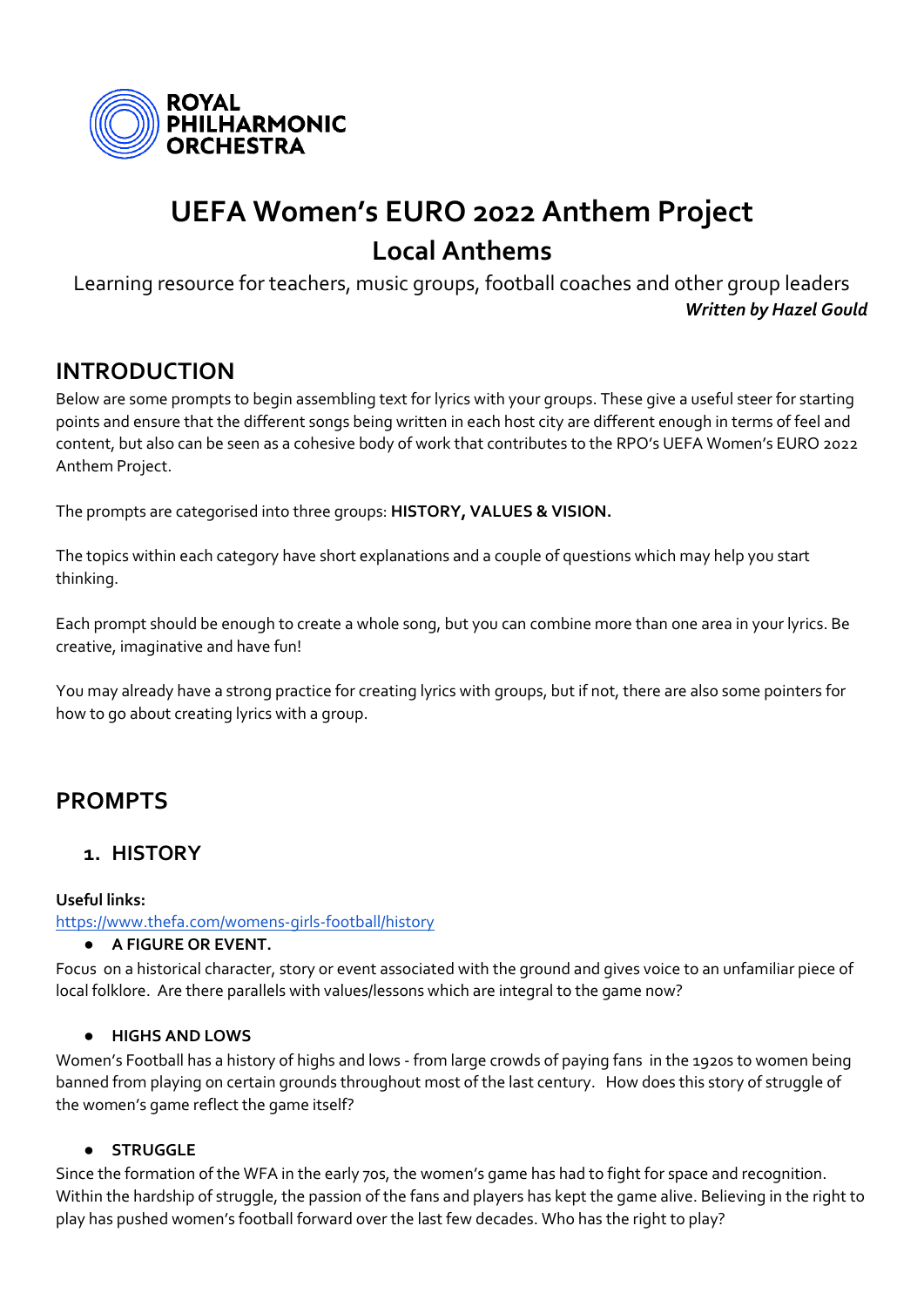# **2. VALUES**

### **Useful links**:

<https://www.givemesport.com/1708257-pride-month-how-womens-football-is-leading-the-way-for-lgbtq-visibility>

<https://www.womenshealthmag.com/uk/fitness/a37384998/female-football-fans-interview/>

### ● **BELONGING**

Some marginalised communities (in particular some people from LGBTQIA+ communities) have found belonging as fans, and a home in the stands for the women's game. The women's game prides itself on offering an open welcome to all fans, including those who have traditionally felt excluded men's games. What does it mean to belong in the crowd?

### ● **PRIDE**

In order for women's football to grow and thrive, the audience and profile of the game has to be developed. There is much to be proud of in the women's game. What is there to shout about? What do we love about the game? What is the atmosphere in the stadium at a game?

### ● **SUCCESS**

Women's football is full of top class athletes, who are dedicated to working hard, winning and achieving. What gives an individual or team the drive to succeed? What is needed to reach the very highest goals?

### **3. VISION:**

#### **Useful links:**

<https://www.theguardian.com/football/blog/2019/jul/09/womens-world-cup-football-eni-aluko>

[https://www.uefa.com/insideuefa/football-development/news/0260-103fcbfdc9df-72ac48d24199-1000--women-s](https://www.uefa.com/insideuefa/football-development/news/0260-103fcbfdc9df-72ac48d24199-1000--women-s-football-strategy-review/)[football-strategy-review/](https://www.uefa.com/insideuefa/football-development/news/0260-103fcbfdc9df-72ac48d24199-1000--women-s-football-strategy-review/)

#### ● **GRASS ROOTS AND UP**

Encouraging girls to play football at school is key element in the future development of the game. How can we foster the dreams and aspirations of young girls? How can every girl feel empowered to play?

### ● **FOOTBALL ACROSS THE GLOBE**

Football is a sport with a truly global span. An aspiration for the women's game is for international women's teams across the world to have equality with their counterparts in the men's game. Why is football important to people all across the world? How does it bring us together?

### ● **BROAD APPEAL**

Women's football has attracted large crowds, but it is still seen as a niche interest - and does not yet attract the large-scale support that the men's game receives. How can we encourage fans to get behind women's football? Why do we love the game?